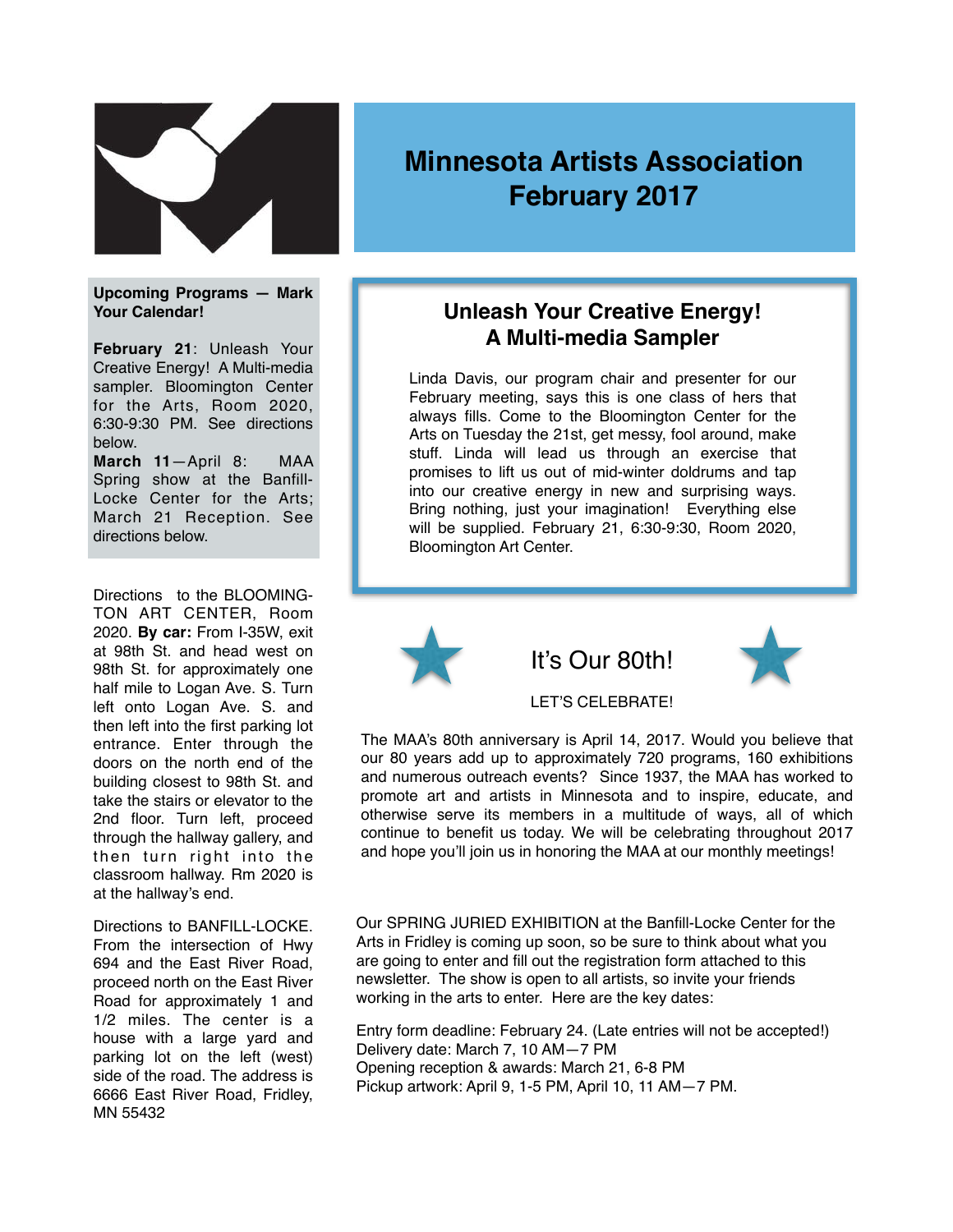# Wire Art from Our January Program

A bicycle, a ship, a moose, a mouse, dogs, rabbits, eye glasses, and a mobile in the making—these were among the products of an enchanted evening in Room 2020 at the Bloomington Art Center (aka "Artistry") last January 18th. Our thanks to Linda Davis for organizing the program and starting us off right with an inspiring short video of sculptor Marcia McEachron fashioning wire into a moose. Thanks also to those free spirits whose charming mini-masterpieces you see here.